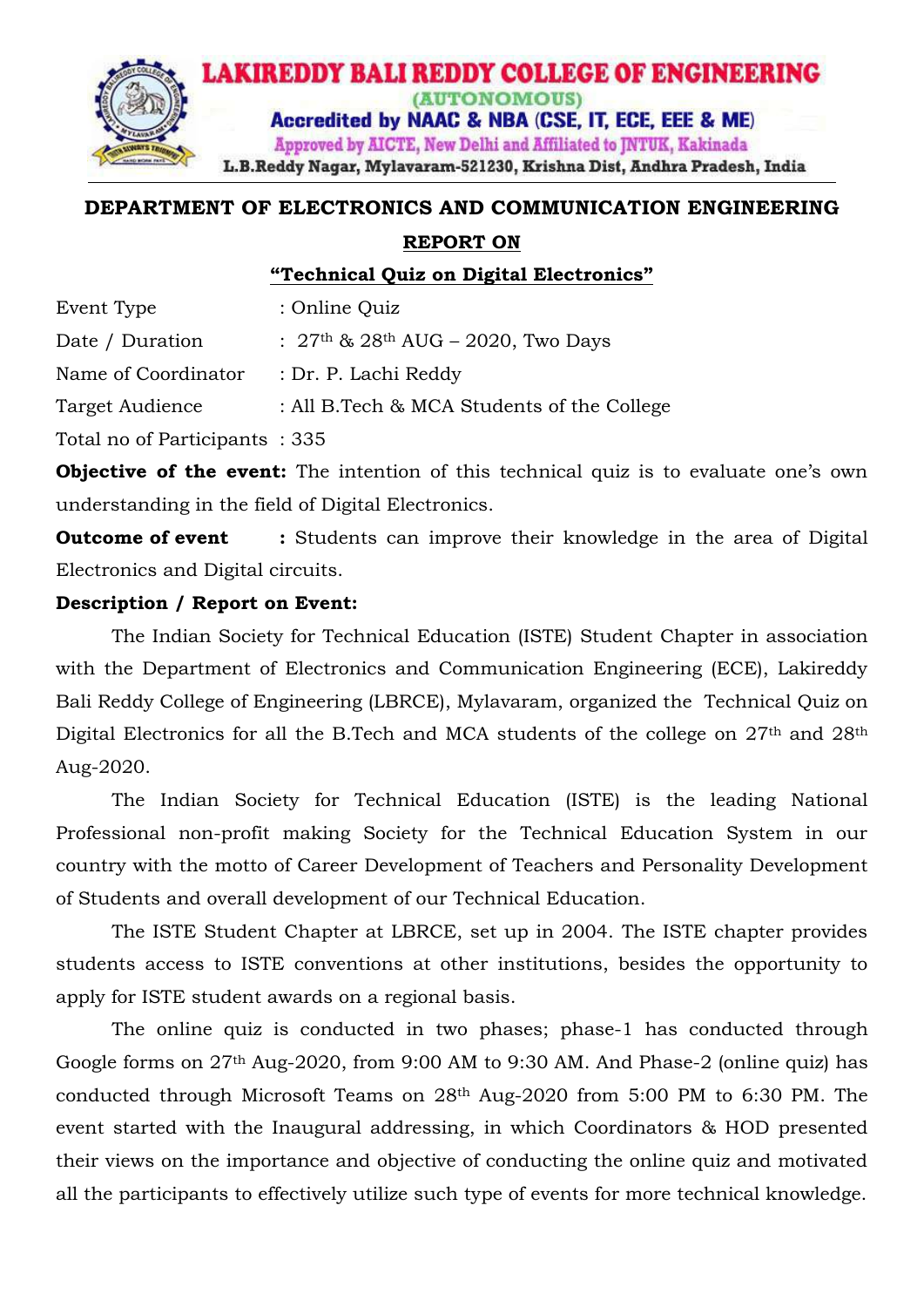The quiz has proven to be very informative for improving knowledge in the area of Digital Electronics. 335 students and 3 faculty coordinators of ECE Department have attended the Quiz. The program ended by advising Students to effectively utilize the gained knowledge in projects implementation and GATE exam.

### **Number of Participants Selected for Phase-1:**

#### **Result of Phase-1:**

| Name of the $ $<br>Department | <b>ECE</b>     | <b>EEE</b>     | EIE | $\mathop{\rm CSE}\nolimits$ | T⁄T | <b>MECH</b> | ASP | <b>MCA</b> | Total |
|-------------------------------|----------------|----------------|-----|-----------------------------|-----|-------------|-----|------------|-------|
| No of<br>Participants         | Q <sub>7</sub> | 4 <sup>7</sup> |     |                             | 25  |             |     |            | 335   |

## **List of Participants Selected for Phase-2:**

| S.No. | <b>Name of the Participant</b> | <b>Register</b> | <b>Department</b> | <b>Mobile</b> |
|-------|--------------------------------|-----------------|-------------------|---------------|
|       |                                | <b>Number</b>   |                   | <b>Number</b> |
|       | Y. NIKHITHA                    | 17761A04C0      | <b>ECE</b>        | 9398432993    |
| 2.    | TATHIREDDY PRASANTH REDDY      | 19761A04I9      | <b>ECE</b>        | 9390262590    |
| 3.    | K. BHARGAVI                    | 17761A0228      | <b>EEE</b>        | 7893494884    |
| 4.    | <b>JHANSI NALLAMOTHU</b>       | 18761A1025      | EIE               | 9963265889    |
| 5.    | NAGAVARAPU NAGA JYOTHI         | 18761A0542      | <b>CSE</b>        | 8328433995    |
| 6.    | RAVULA VAISHNAVI               | 19761A12B0      | <b>IT</b>         | 9390534446    |

## **Results of Phase-2:**

| S.No. | <b>Name of the Participant</b> | <b>Register</b><br><b>Number</b> | <b>Department</b> | <b>Position</b> |
|-------|--------------------------------|----------------------------------|-------------------|-----------------|
|       | Y. NIKHITHA                    | 17761A04C0                       | ECE               | First           |
|       | TATHIREDDY PRASANTH REDDY      | 19761A04I9                       | ECE               | Second          |
|       | JHANSI NALLAMOTHU              | 18761A1025                       | EIE.              | Third           |

## **Feedback / Suggestions:**

1. Need to conduct more number of quizzes in future.